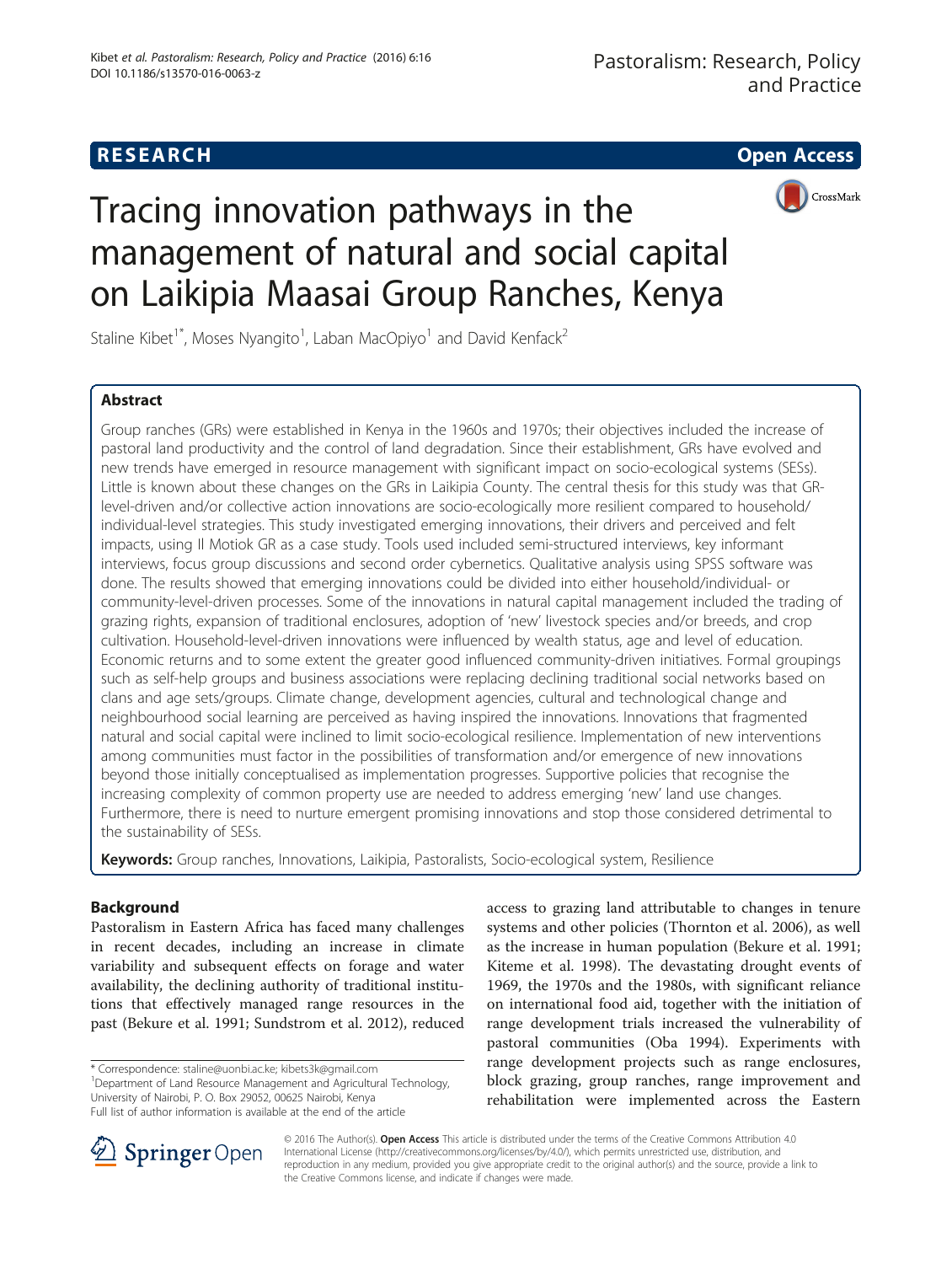African rangelands with the goal of building or restoring the resilience of ecosystems. At the same time, alternative economies to pastoralism that involved sedentarisation (for example, dryland farming, irrigated agriculture and fisheries) were also introduced, often with minimal success (Oba [1994](#page-12-0)). The establishment of group ranches (GRs) seems to have received more attention than other policies. There is an extensive literature on the establishment of GRs, pointing out some of the inherent problems of the model as well as challenges to their implementation (Coldham [1982;](#page-11-0) Galaty [1994](#page-11-0); Kimani et al. [1998;](#page-11-0) Bekure et al. [1991](#page-11-0); Ngethe [1992;](#page-12-0) Peacock 1987).

In the last decade, several studies have focused on impacts of the subdivision of GRs to plots held under individual freehold tenure. Such impacts may be on wildlife (Wayumba et al. [2006;](#page-12-0) Western et al. [2009\)](#page-12-0), on the livelihood of agro-pastoral households (Burnsilver and Mwangi [2007;](#page-11-0) Thornton et al. 2006), on livestock populations (Boone et al. [2005](#page-11-0)) and on social capital and traditional management systems (Sundstrom et al. [2012](#page-12-0)). A recent development in the transformation of GRs has been the establishment of grazing associations, in which friends or neighbours agree to graze their privatelyowned land jointly, with the aim of increasing livestock mobility and thus avoiding land degradation from yearround grazing (Burnsilver and Mwangi [2007](#page-11-0)). Significant amounts of research have been done on Maasai GRs, but most of these studies focused largely on the southern Kenya rangelands, particularly those in Kajiado and Narok Counties. Fewer studies have been done on the Laikipia Maasai GRs (Hauck [2013\)](#page-11-0). Despite the underlying similarity of objectives and circumstances among most GRs at their establishment, since then, the southern and northern rangeland GRs have differed in their evolutionary paths. One notable divergence between them is the increased individualisation of operations in southern GRs, compared to the retention of fairly collective actions in the north. At the time of writing, the northern GRs have yet to subdivide their land into individual freehold parcels. In the recent past, nine GRs have 'consolidated' their land parcels for wildlife management and conservation under an umbrella body, the Naibunga Wildlife Conservancy. These efforts seemed to have paid off in view of the fact that the region has the second largest population of wildlife outside the protected areas of Kenya, with equally increasing livestock populations (Kinnaird et al. [2012](#page-11-0); Ngene et al. [2013](#page-12-0); WRI et al. [2007\)](#page-12-0).

The central thesis in this study is that group-ranchlevel-driven and/or collective action-based innovations in the management of livelihood assets are more socio-ecologically resilient in comparison with household/ individual-driven innovations. Despite receiving a number of significant negative forces, including the loss of large

areas of grazing land through the 1904 and 1911 treaties imposed by the colonial government (Keen [1962](#page-11-0)), the land fragmentation that accompanied the GR policy and broader forces associated with increased globalisation, the socio-ecological systems of the Laikipia Maasai have survived fairly well.

Socio-ecological system (SES) in this context is used to refer to a GR made up of nature (e.g. water, pastures) and humans (e.g. their beliefs and practices), as well as combined human-nature systems that are shown in coevolved systems of management (adopted from Holling [2001](#page-11-0)). The capacity of these SESs to absorb disturbance and re-organise while undergoing change but still retain essentially the same function, structure and feedbacks indicates some level of resilience of the fundamental livelihood assets. Livelihood assets are people's strengths (capital endowments) that can be converted into livelihood outcomes (DFID [1999\)](#page-11-0). They may be tangible (e.g. trees and land) or intangible (e.g. access to education and information). Nurturing and combining a range of these assets (such as natural, financial, human, social or physical) in innovative ways enables people to achieve positive livelihood outcomes.

Livelihood diversification and land use change in the arid and semi-arid lands of Eastern Africa (including Laikipia) have been the subject of many studies (Campbell et al. [2003](#page-11-0); Olson et al. [2004;](#page-12-0) Galvin [2009](#page-11-0); Desta and Coppock [2004](#page-11-0); Jillo et al. [2006\)](#page-11-0). Different concepts have been put forward as inspiring livelihood diversification in arid and semi-arid regions. Among the Turkana, for example, impacts of drought, increasing insecurity and famine has forced sedentarisation of once pure nomadic and semi-nomadic pastoralists to explore alternative livelihoods (Watson and Binsbergen [2008\)](#page-12-0). There are examples of movement to non-pastoral livelihoods such as tourism, petty trades, fishing, wage employment and cultivation. Alongside the livelihood diversification debate is the aspect of climate change and its impact on pastoral livelihood. Some scholars perceive pastoralists as vulnerable to climate change while others view them as the most capable to adapt to climate change, since pastoral livelihoods are shaped to deal with scarce and variable natural resources (Nori and Davies [2007\)](#page-12-0).

This study aimed at understanding innovative pathways in the management of pastoral livelihood assets among the GRs in Laikipia County. Il Motiok GR was used as a case study to investigate the unpredicted 'innovations' in the management of natural and social capital. Key questions that were addressed included the following: What are emergent innovations in GR management of natural and social capital at both household and larger community levels among the Laikipia Maasai?; What drives the innovations?; and What are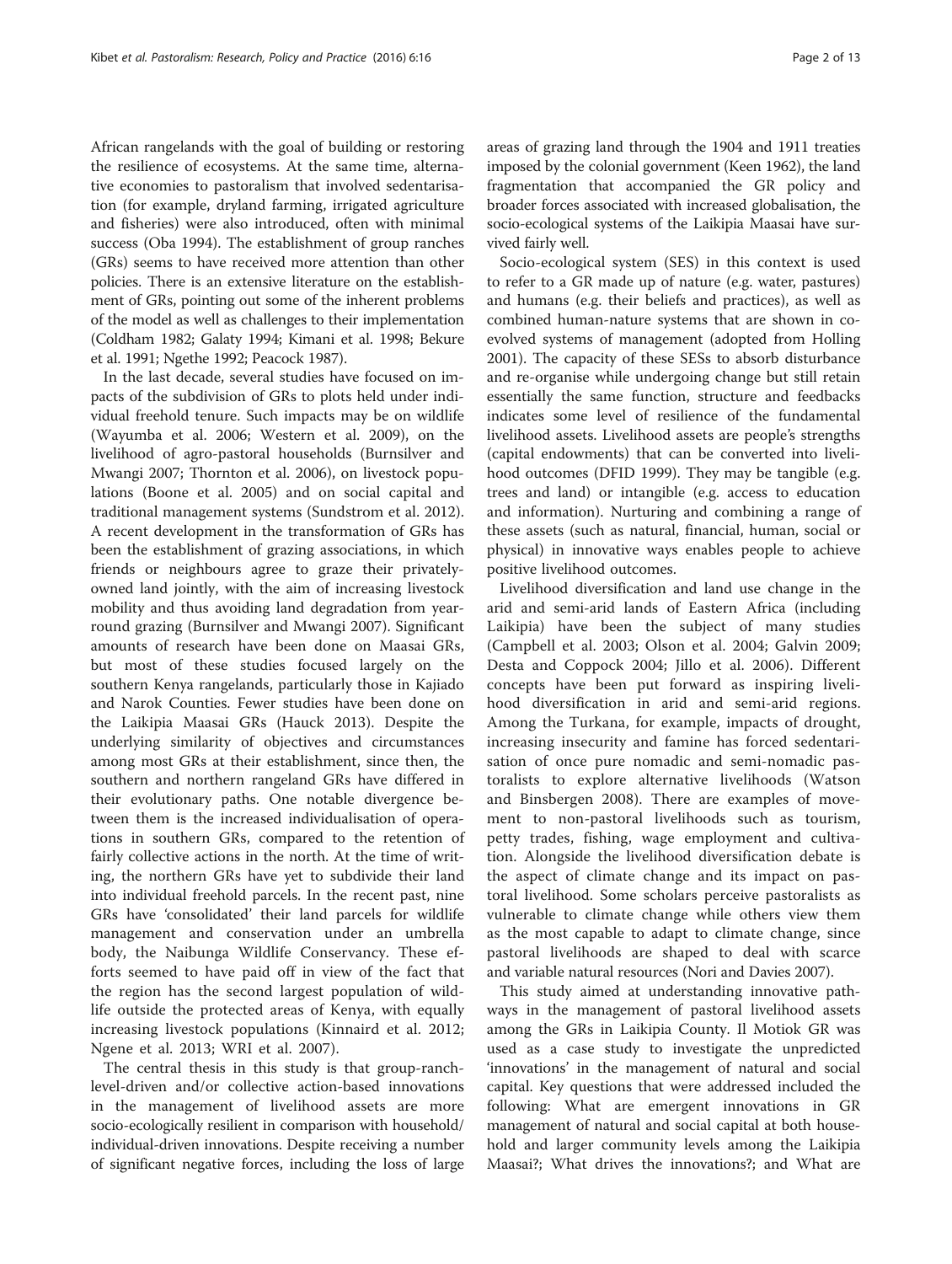the perceived and felt impacts of the innovations on the resilience of the SES?

#### Conceptual framework

All traditional resource management systems are under constant change in response to stress, hazards, risks or opportunities and can be said to be in a form of adaptive cycle (Berkes et al. [2000;](#page-11-0) Walker et al. [2004\)](#page-12-0). This study contends that in the absence of colonial and postcolonial intervention, the Laikipia Maasai (like other pastoralists) would have continued with their constant change in managing their livelihood assets in response to the uncertainty and unpredictability of their ecosystems due largely to climate dynamics. It is hypothesised that the creation of GRs and the accompanying policies altered the trajectory and probably also the rate of that change. Innovations in the management of natural and social capital and resultant resiliency are perceived as a function of climatic variables (e.g. rainfall frequency and amounts), government policy directives and the social learning gained from neighbours and other sources. Other less direct drivers may include prevailing economic trends (market trends) and population dynamics (unprecedented increase in population), as well as advances in science and technology (e.g. mobile phone technology), all of which have combined with other forces to cause significant cultural change (Figure 1).

It is also hypothesised that strategies adopted a range from the household level (micro-system) to the level of the extended community (landscape). A previous study has shown that the level of vulnerability of households to climatic, economic and other shocks and the range of options they can access to address such shocks differ between wealthier and poorer households because of their capital endowment (Hauck [2013](#page-11-0)). It is, however, too early to predict future sustainability of the emerging innovations, but it is possible to speculate on their potential long-term effect on the resilience of SES. The term 'resilience' is used to mean the capacity of an SES to

sustain a desired set of ecosystem services in the face of disturbance and ongoing evolution and change (Biggs et al. [2012\)](#page-11-0). The assumptions in this conceptual framework are that no external inputs get into the system and that no one among the population is transiting out of the pastoral production system.

### Study site

Laikipia County lies between latitudes 0° 18″ south and 0° 51″ north and between longitudes 36° 11″ and 37°24′ east. It covers an area of 9,462 km<sup>2</sup>. Il Motiok GR is one of the 11 GRs in the region, lying in the northernmost part of the county. The GR covers an area of 3,651 ha and borders Mpala and Soita Nyiro private ranches to the west, Koija GR to the north, Tie Mamut GR to the east and Mukogodo private ranch to the south (Figure [2](#page-3-0)). The elevation ranges from 1,550 to 1,700 m, with gentle undulating terrain. The ranch lies between two major drainage lines, Ewaso Nyiro River (permanent) and Losupukiai (seasonal river). The two drainage lines largely influence the use of the ranch with wet season grazing occurring towards Losupukiai and dry season zones towards Ewaso Nyiro River side because of access to permanent water.

Il Motiok GR lies on the Laikipia Plateau, a classical savanna ecosystem with a mosaic of clay, sandy and transitional soils. The county is rich in large savanna mammals such as elephants, giraffes, buffaloes, zebra and several species of carnivores among others. Among the endangered fauna in this county are half of Kenya's black rhino population, two thirds of the world population of Grevy zebras and the world's sixth largest population of wild dogs (Boy [2011\)](#page-11-0). The vegetation of the area is wooded savanna dominated by several species of acacia.

The County has a variety of land tenure and land use types. The biggest area of land (>50 % of County land area) is categorised as large-scale ranching and farms. They are owned by individuals, companies and state or government parastatals. A sizeable area was previously

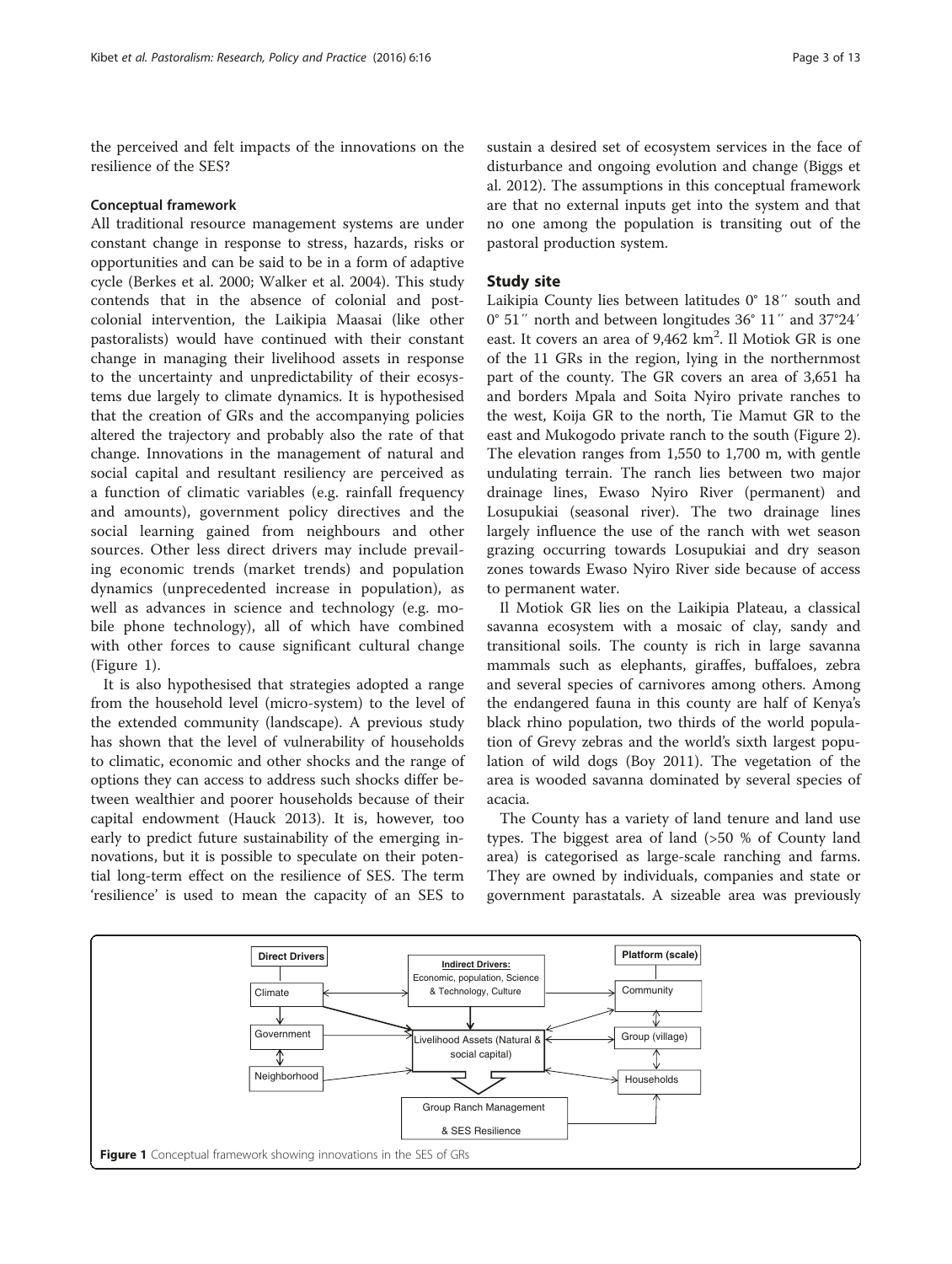<span id="page-3-0"></span>

held under a 999-year lease which was later revised to 99 years (Kenya Constitution [2010](#page-11-0)). Common land use types under this category include commercial livestock production, a combination of livestock production and wildlife conservation, and pure wildlife conservation (Conservancies). Small but expanding land use types in the County are the small-holder farms. These include parcels of land awarded during government resettlement programmes following Kenya's independence in 1963 together with privately acquired lands. They are mainly found in the south and south-western parts of the County, and their dominant forms of land use are crop cultivation and agro-pastoralism. Pastoralism is yet another category, practised on land held under communal ownership with livestock production as the main economic activity. Communal group ranches that are the focus of this study fall within the pastoralism land use category. Laikipia County also contains government forests, wetlands and rapidly growing urban settlements (Kiteme et al. [1998](#page-11-0)).

The study site has about 110 households with approximately 1,000 inhabitants (Kaye-zwiebel and King [2014](#page-11-0)) spread across four villages, namely Nasirian, Lorupai, Losiagi and Il Motiok. The community keeps cattle, sheep, goats and donkeys and most recently has adopted camels and poultry. The livestock stocking rates vary greatly following seasonal fluctuations that dictate availability of pastures and water. In the recent past, active wildlife conservation has been introduced.

## Methods

This study was conducted between April 2012 and March 2014. The data collected included emerging innovations in natural and social capital, factors motivating these innovations and felt and/or perceived impacts of the new strategies on sustainability of pastoral livelihood. Natural capital was considered to include pastures, wildlife, livestock, minerals and vegetation while social capital included networks, gifting, reciprocity, employment, education and wage remittance by relatives. Both primary and secondary data were used in this study. Strategies used to collect primary data included semistructure questionnaires, key informant interviews (KIIs), focus group discussions (FGDs) and participants' direct observations through transect walks and photography.

Both KIIs and FGDs purposely targeted men and women older than 40 years who had consistently lived in the area for more than 25 years, in order to benefit from their long-term experience. KIIs were carried out both in Il Motiok and the Mpala private ranch (PR). The Mpala ranch has had long-term collaboration with Il Motiok, and a number of its employees are residents of the ranch. Key informants included GR management committee officials, self-help groups' leaders, experienced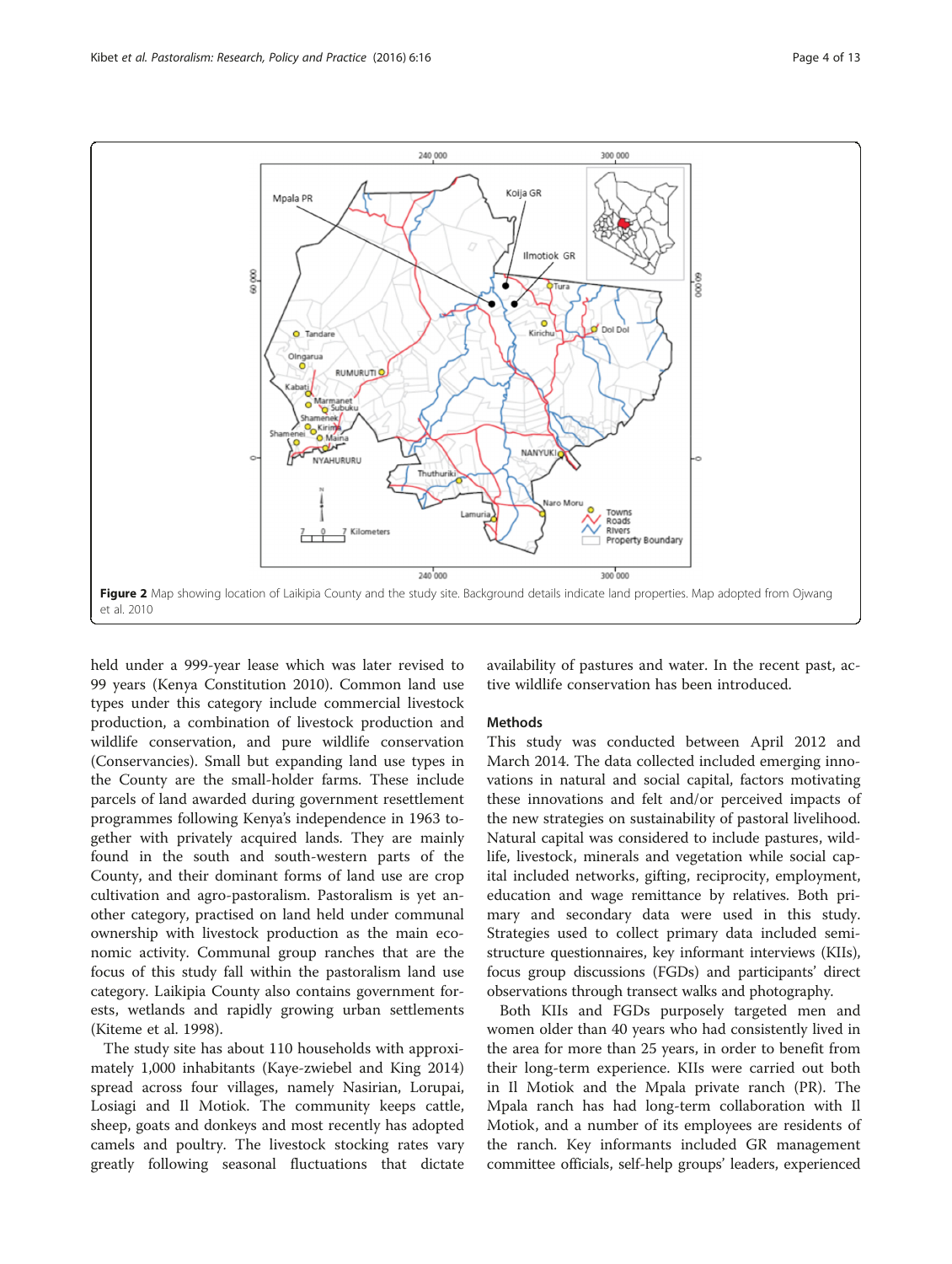herders and elders and those in wage employment. In Mpala, the management and long-serving staff were targeted. Twenty-six KIIs were undertaken, six in Mpala ranch and the rest in Il Motiok GR. Eight FGDs, two in each village, were held in which four to six people participated. Separate FGDs were held for both genders to avoid male dominance in the discussions. Interviews and FGDs were held in the local Maa language with assistance from one woman and three young men, all fluent in both English and Maa languages. A total of 105 face-to-face interviews were carried out (targeting both men and women) making up 10.5 % of the total GR population. Fifty-two percent of the interviewees were women and the rest were men.

To appreciate household-driven initiatives and how those initiatives differed with the level of wealth, two households, one 'relatively rich' household (with 35 tropical livestock unit (TLU)) and one relatively poor household (with 7 TLU), were selected. This poverty ranking was based on a household economy assessment undertaken in North East Turkana, Kenya (Levine and Crosskey [2006\)](#page-11-0). In this assessment, they observed that for a pastoral family to be able to feed its members and survive drought, each adult needs 6 TLUs. (1 TLU is equivalent to 250-kg animal live weight; 1 camel =  $1$ TLU; 1 cattle =  $0.7$  TLU; 1 sheep/goat =  $0.1$  TLU, as per FAO ([1986\)](#page-11-0)). Using second order cybernetics, the two households were observed for one season. Second order cybernetics is a tool not based on determining the facts on the ground but on observing the observer. For a second-order observation, the question is not 'What is there?' but 'How does the observer construct what he constructs?' It asks the question 'What are the distinctions that are used by the observed-observer?' (see Kaufmann [2007](#page-11-0)). In the context of this study, we aimed at isolating information derived by the observer (household head) by observing 'signals' transmitted by trait carriers (livestock or environmental attributes) that interested him (those 'signals' that made meaning to him). Observing animals' behaviours, or range conditions, send 'signals' about declining or improving quality and/ or quantity of pastures and the need for the observer to take certain actions. This was done mainly through observing and recording the observer's daily decisions and actions.

Photography and transect walks guided by a community person were also done. Five Google Earth maps (Image© 2014 DigitalGlobe) for 2007 to 2013 were used to observe land use changes and also to estimate the increase of land under cultivation and traditional enclosures locally known as *olokerii*. The data was qualitatively analysed by coding recurring concepts and frequencies calculated using SPSS software version 15.0 (SPSS Inc. 1989 to 2006).

## Results

The key innovations observed among the Laikipia Maasai are provided in Table [1.](#page-5-0) Some of the innovations were either household-level-driven initiatives or at the group ranch level and commissioned by elected officials. Natural and social capital innovations have been addressed separately although they are discussed jointly in the next section because of their interconnectedness. It should be noted that some of the innovations may not be entirely attributed to GR formation but to other broader aspects of development such as globalisation of economies, advancement in science and cultural dynamics, among others.

#### Innovations in natural capital resource use

Two broad categories of natural resource management strategies linked to the GR model were observed, pasture swap and use diversification.

#### Pasture swap

Pasture is a critical resource, and because of the uncertainty and unpredictability of the ecosystems in which they operate, pastoral communities go exceptional lengths to manage it. Two types of pasture swaps were recorded, namely; 'cooperation' between private ranches (PRs) and GRs and trading in pastures or pasture leasing.

Private-GR pasture alliances emerged in the early 2000s out of simmering tensions between pastoralists and large-scale ranch owners over access to pastures during dry seasons. To promote cohesion, PRs agreed to permit pastoral groups access to pastures during times of forage scarcity, subject to meeting some conditions. Below are some of the conditions set by the Mpala private ranch:

- (i) Livestock owners meet the costs of ecto-parasite control for their animals as well as for hired herder(s) while grazing in Mpala. In 2013 and 2014, the rate was Kshs 150 (approx. US\$ 1.5) per head of cattle per month.
- (ii) Each GR allowed access must organise to have all their cattle herded jointly for ease of controlling grazing pattern, thus the need for a hired herder in (i) above. GRs nominated person(s) to be hired to herd their livestock.
- (iii) Only cattle were allowed admission and sheep only under special situations. Goats were not permitted at all due to the perception that they degrade the rangeland.
- (iv) Each PR set the maximum number of cattle to be admitted at any given time to avoid overgrazing. For example, Mpala ranch allowed a maximum of 800 cattle at any given time, principally from Il Motiok, Koija and Tie Mamut GRs.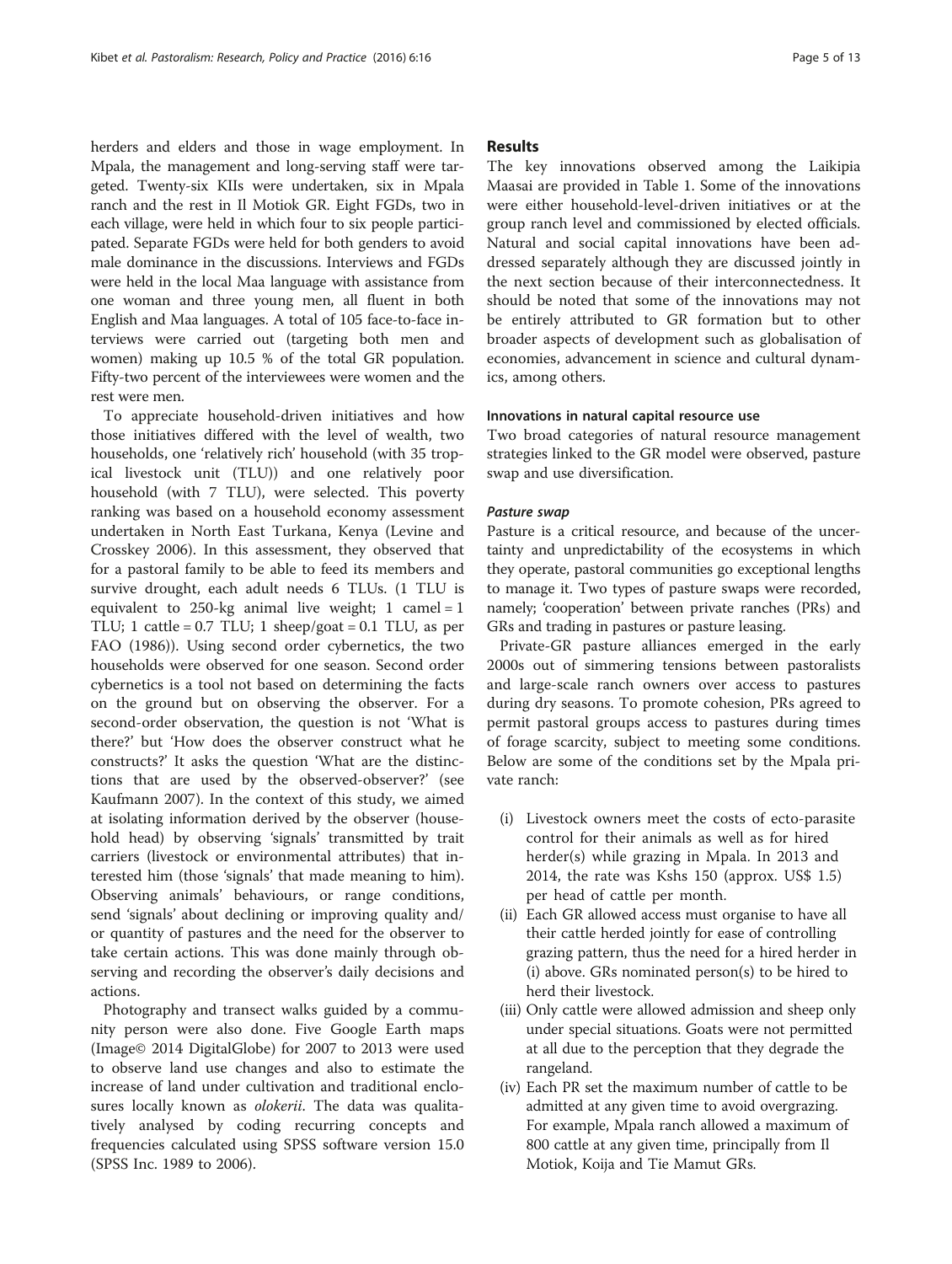<span id="page-5-0"></span>

|                 | Table 1 Emergent innovations in the management of natural and social capital among group ranch pastoral communities in |  |
|-----------------|------------------------------------------------------------------------------------------------------------------------|--|
| Laikipia, Kenya |                                                                                                                        |  |

| Livelihood assets |                              | Emergent innovation<br>Trading grazing rights to non-members (agistment) | Citations ( $n = 105$ ) | Percent frequency |
|-------------------|------------------------------|--------------------------------------------------------------------------|-------------------------|-------------------|
| Natural capital   | Pasture swap                 |                                                                          | 42                      | 40                |
|                   |                              | Private ranch - GR alliance                                              | 38                      | 36                |
|                   |                              | Expansion of Olokerii enclosures <sup>a</sup>                            |                         |                   |
|                   | Resource use Diversification | Sand mining                                                              | 63                      | 60                |
|                   |                              | Wildlife and tourism                                                     | 38                      | 36                |
|                   |                              | Cultivation                                                              | 29                      | 28                |
|                   |                              | Manure sale                                                              | 19                      | 18                |
|                   |                              | Charcoal making                                                          | 17                      | 16 <sup>b</sup>   |
|                   |                              | Buying and selling of livestock                                          | 82                      | 78                |
|                   |                              | Rearing of camels                                                        | 13                      | 12                |
|                   |                              | Increasing small stock (sheep and goats)                                 | 84                      | 80                |
|                   |                              | Rearing of poultry                                                       | 23                      | 22                |
| Social capital    | Human                        | Children formal schooling                                                | 82                      | 78                |
|                   |                              | Hiring of Scouts/Rangers                                                 | 32                      | 30                |
|                   |                              | Wage remittance by salaried relatives                                    | 19                      | 18                |
|                   | <b>Networks</b>              | Associations and self-help groups                                        | 48                      | 46                |
|                   | Businesses/trade             | Eco-tourism related                                                      | 13                      | 12                |
|                   |                              | Others                                                                   | 29                      | 28                |

<sup>a</sup>Olokerii enclosures were not part of citations but a critical observation made during field surveys<br>PCharcoal making was officially banned in the GR in 2009

Charcoal making was officially banned in the GR in 2009

Trading grazing rights (pasture leasing/agistment) Trading grazing rights to non-members of the GRs (mostly Somali camel herders) was yet another land use innovation that began in 2001. The Somali herders purchased grazing rights to fatten their camels before selling or during times of forage scarcity. The payment rate for grazing one camel per month in 2013 was Kshs 300 (approx. US\$ 3.4). Between March and August 2013, there were 170 camels in the ranch (Godffrey Metiaki, 2013, GR Chairman, pers. communication).

Expansion of Olokerii enclosures Expansion in structure and function of traditional enclosures (Olokerii) was observed through transect walks as well as using satellite maps. Between 2007 and 2013, the enclosures increased by 38 % from 26 to 36 and their average size per enclosure tripled from approximately 0.4 to 1.3 ha..

#### Diversification in natural resource use

Besides livestock production, the community has been experimenting with new livelihood options, using resources available but has hardly been exploited in the past. Some of these include the following:

Charcoal making Between 2001 and 2009, the Il Motiok community experimented with the charcoalmaking business but then abandoned it. This was cited by 16 % of the informants, who said they had participated in the business as charcoal makers, buyers, sellers or brokers. This was a group-ranch-level decision and was sanctioned by the management committee on behalf of the community.

Crop cultivation Crop cultivation in Il Motiok GR began in 2007. In the last seven years (to the end of 2013), the land under cultivation increased from about 3.24 ha. to approximately 12.14 ha.. Crop cultivation was concentrated along the Ewaso Nyiro River, and in 2014, more than 20 % of the households were involved. The majority of those involved in cultivation were people aged below 45 years with at least basic primary education. In a household that had cultivation field, both men and women were involved in the farm activities. In the five years that cultivation has taken place on the ranch, successful harvests have been reaped only twice due to limited rainfall, so it is hard to understand why individuals continue with this activity.

Harnessing tourism potential To benefit from the potential of tourism, GRs have been encouraged to set aside a portion of their land as wildlife conservancies. Nine GRs have set aside part of their land for the purpose of promoting wildlife conservation and tourism. In Il Motiok, a 10th of its land was set aside for wildlife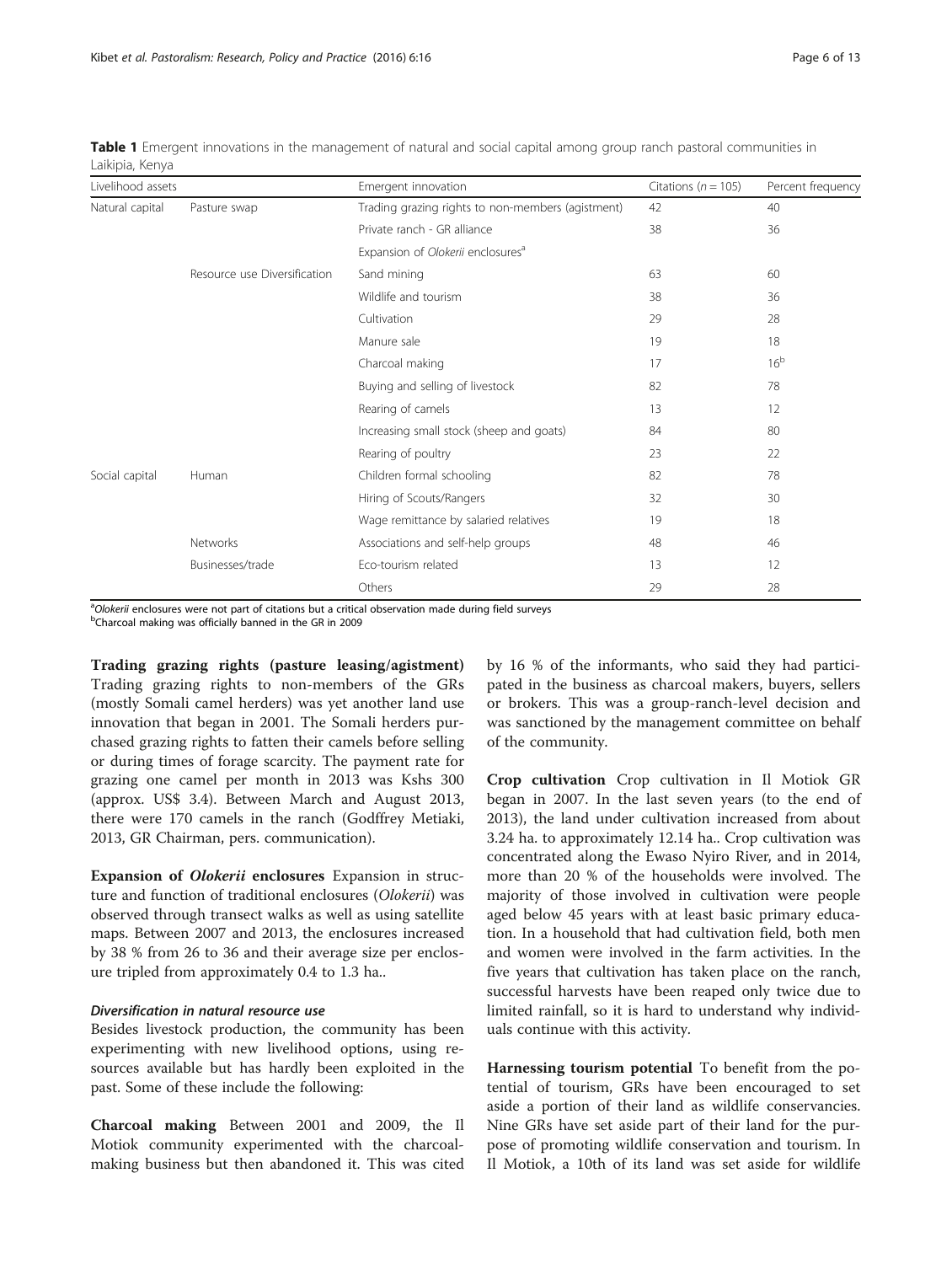conservation, and a women's group has established an eco-lodge facility for tourists, with help from a donor agency. Thirty-six percent of the informants cited tourism as a major source of income for the GR and households involved in businesses related to tourism (e.g. supply of food and beadworks).

Mining of sand and stones Sand and stone mining started in Il Motiok GR in the year 2000. These activities occur along flood plains and dry riverbeds (locally referred to as luggas). Sixty percent of the informants cited sand mining as a major income earner for the GR. In 2014, 7 tonnes of sand was worth Kshs 4,000 (approx. US\$ 45) and employed two local persons for loading and paid Ksh 400 each for labour. Sand harvesting and selling was a group-ranch-level initiative, and those directly involved were mainly young men.

## Change in species composition, breeds and trade in livestock

The change in the composition of livestock species owned by households, and the significance of each species in meeting family requirements, showed a major shift in livestock production. More than 80 % of the respondents indicated that they have increased the number of small stock (goats and sheep) relative to cattle which was the main livestock species historically. A livestock census done on the ranch in 2010 shortly after a severe drought tallied the following: cattle 207, shoats 3197, camels 20 and poultry 651. Twelve percent of the households have introduced camels, while 22 % of households have introduced poultry. Less than 5 % of households have introduced new breeds of goats and sheep, primarily Galla and Dorper, respectively.

## Trade in livestock manure

Only 19 % of our informants mentioned manure sale as supplementing their household income, although, in our home visits, we observed that most if not all households collect and preserve manure for sale. The value of a lorry full of manure was Kshs 10,000 (approx. US\$ 115, 2014 rate).

#### Dynamics in management of social capital

The sedentarisation of households was an inevitable outcome of the establishment of GRs. One reason is that the land for nomadic pastoralism was heavily constricted by the establishment of boundaries. Secondly, the creation of permanent infrastructure such as water sources (e.g. dams) and schools made household mobility less appealing. Members of Il Motiok GR settled in four villages (Nasirian, Lorupai, Losiagi and Il Motiok). Community members were free to choose where to settle in any of the villages. Historically, the Maasai settled in a group of kraal camps that tends to gather around a dry season water supply. Such a group was locally known as enkutoto, <sup>a</sup> 'settlement association', and was a fairly stable political unit with its own governance structures (Coldham, [1982\)](#page-11-0).

Increased reliance on purchased goods and services from the marketplace by households has limited gifting and sharing to special occasions such as weddings and circumcisions.

#### The existence of scouts/rangers

Scouts/rangers were a new institution established to address challenges such as cattle raids, poaching of wildlife and enforcement of grazing protocols. The local youth (men only) were recruited and trained with help from the Northern Rangeland Trusts (an NGO operating in the region) to scout for signs of security breach and on how to use modern technologies such as high-frequency radios and binoculars, among others skills. The rangers were paid by the GRs through the Naibunga Wildlife Conservancy Trust.

#### New social networks

New social networks requiring members to join more formalised groups governed by mutually agreed or commonly accepted rules, norms, by-laws and sanctions were observed. Examples are the Nalepo women's selfhelp group (that managed the Ol Gaboli Eco-lodge) and a beekeepers' association.

#### Wage remittance

About 20 % of respondents cited employment as the critical source of their household income. Among 11 persons interviewed on wage employment, only one was a woman. Most of those employed were within the neighbouring private ranches and occasionally visit the family within the month.

#### Religion

Although not cited by many as playing any role in the re-organisation of social capital, it featured during the FGD session as influencing the future life of the community. The Christian converts in the area believed that Christianity will instil new values as well as provide solutions to societal problems such as low literacy level among women, poverty, cattle raids and female genital mutilation among others. As of 2014, two churches had been constructed in the ranch. The extent of Christianity among the population was beyond the scope of this study.

## **Discussion**

The GR as a model for managing rangeland resources has evolved over time and has given birth to new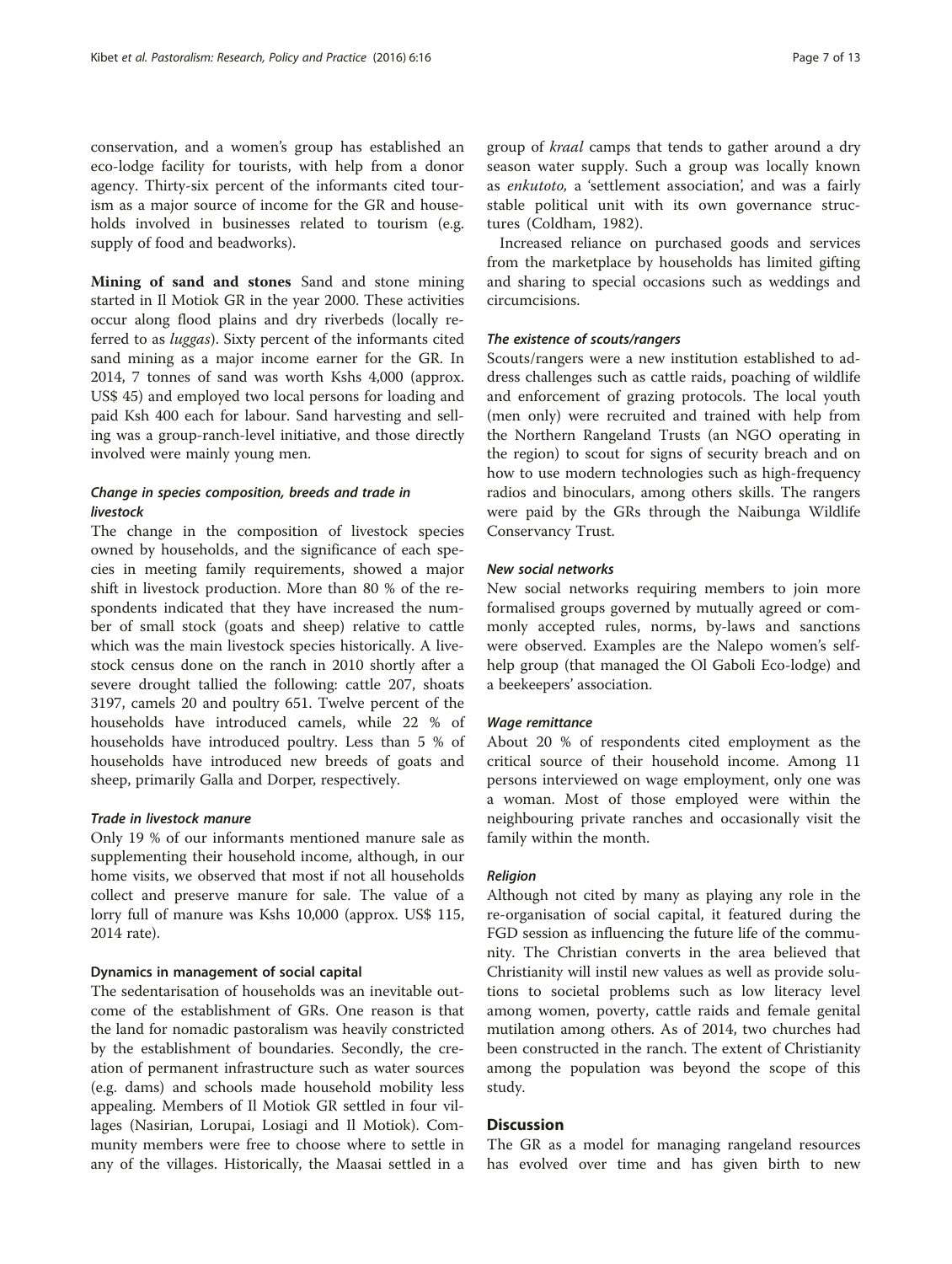innovations, some of which are far from the path envisaged at its conception. Some of the emergent approaches in the management of natural and social capital assets were modifications of previously existing strategies; others were completely new ones. Household-driven initiatives may have evolved as part of a wider diversification of livelihood strategies. They were individualised in their nature and their benefits accrued to individual households. Innovations implemented at the community level were collective actions and mean to provide common good to GR members. Operationalisation of these innovations was confined by GR boundaries. Notable among them were the trading of grazing rights, ecotourism, charcoal making and sand mining.

Vulnerabilities (stresses) attributed to climate variability and changes, as well as trends such as government policies, markets, social learning and overall changing lifestyles, could have inspired some of the current innovations. Initiatives that brought immediate benefits such as sand mining, eco-tourism and trading of grazing rights were popular even though their long-term sustainability was unknown.

#### Pasture swap

The establishment of PRs during the colonial period and GRs in post-independent Kenya fragmented pastoral grazing land. Access to heterogeneity of landscapes is an important attribute of the pastoral grazing landscape, and therefore, land fragmentation limits options for people and animals to access resources in a temporally and spatially heterogeneous environment (Hobbs et al. [2008](#page-11-0)). Dry season grazing areas, access routes to water and migration routes were among other utilities were disrupted by the GR model, thus jeopardising the flexibility needed in the utilisation of drylands. This was, however, not unique to Laikipia Maasai. What is unique here is how the GR model has survived for four decades while a number in the southern rangelands barely lasted 10 years (Veit [2011](#page-12-0)). The pasture-use cooperation (alliance) between PRs and GRs is one innovation that has given a lifeline to Laikipia GRs. Traditionally, pastoral communities in Africa and elsewhere practised reciprocity with neighbouring communities, under which pastures were shared during hard times (Fernandez-Gimenez [2000;](#page-11-0) Eriksen and Lind [2009](#page-11-0)). Partnership with private ranches is fairly new. The persistent and frequent scarcity of forage on the GRs compared to their neighbouring PRs had been a source of tensions in Laikipia. During the droughts of the 1990s and 2000s, pastoral groups in the county, out of desperation and as a result of political machinations, trespassed into PRs. This provocative action, instead of ending up in the courts, led to a negotiated grazing agreement between the two parties. Besides easing tensions, the need for enhanced

collaboration in areas of wildlife conservation and security in the region informed this strategy.

A notable impact of the pasture-use alliance between PRs and GRs was increased collaboration in the area of security, wildlife conservation and promotion of ecotourism through the Laikipia Wildlife Forum and Naibunga Wildlife Conservancy. This agreement provided a window for increased livestock mobility, an opportunity for vegetation to regenerate and connectivity of people and habitats, which is an essential element in range resilience (Biggs et al. [2012\)](#page-11-0). Furthermore, the conditional joint herding proposed under negotiated grazing agreements between PR and GRs has promoted cohesion among members of the GR. The members have to come together when making a decision concerning their livestock-herding strategies. These attributes promote SES resilience through collective actions (Coppock and Desta [2013](#page-11-0)).

#### Trading of grazing rights (agistments)

Trading of grazing rights or agistments as referred to by Robert and Mcallister [\(2010\)](#page-12-0) involves allowing nonmembers of a ranch to graze their livestock at a fee. This was one of the community-level initiatives and was directly linked to GR status as knowledge of ranch boundaries by lessee was essential to avoid conflicts with neighbours. The motivation for leasing land to nonmembers (particularly Somali camel herders) was economic benefits. The money earned makes it possible for the GR to support education for members' children as well as improve social amenities (e.g. buying of desks in schools). Declining grass resource and perceived encroachment by woody plants on the ranch could have also inspired the undertaking to increase browsing as a control measure. Unlike the non-pastoralists currently viewed as a threat to Maasai pastoral livelihoods in Kajiado and Narok (Sundstrom et al. [2012\)](#page-12-0), camel herders in Laikipia have in the immediate past created some form of symbiotic relationship, which is addressed later in this paper. Unfortunately, the GR did not have means to estimate sustainable stocking rate to avoid potential land degradation and possible conflicts as have been reported from other parts of Kenya (see [http://www.the-star.co.ke/news/2014/](http://www.the-star.co.ke/news/2014/04/15/herders-and-ranchers-clash-in-taita-taveta_c925582) [04/15/herders-and-ranchers-clash-in-taita-taveta\\_c925582](http://www.the-star.co.ke/news/2014/04/15/herders-and-ranchers-clash-in-taita-taveta_c925582), [http://www.hiiraan.ca/news4/2014/Nov/77135/kenya\\_maa](http://www.hiiraan.ca/news4/2014/Nov/77135/kenya_maasai_group_wants_somali_herders_out.aspx)[sai\\_group\\_wants\\_somali\\_herders\\_out.aspx](http://www.hiiraan.ca/news4/2014/Nov/77135/kenya_maasai_group_wants_somali_herders_out.aspx)). Trading in grazing rights has not only provided income but also promoted social capital; there has been some transformation of relationships by which existing collaboration has fostered establishment of new relationships.

## Olokerii enclosures

These 'privately owned' enclosures were traditionally used for nursing sick animals, as a postpartum recovery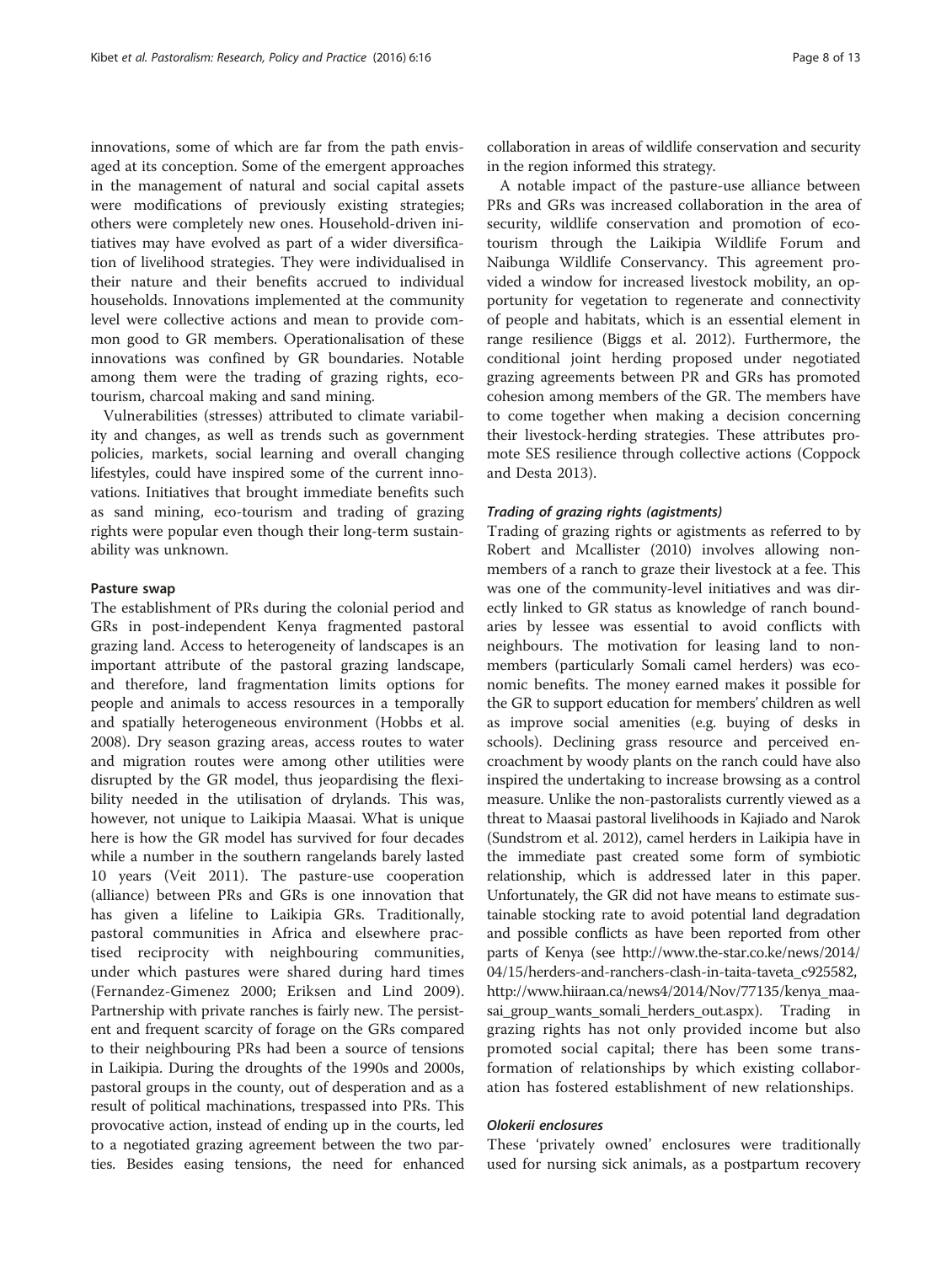wing for livestock and nursery for young calves and kids or restraining newly acquired livestock (Kibet and Oyieke [2009\)](#page-11-0). It is not clear whether there was an accepted size of olokerii; however, the majority was less than 1 0.4 ha. Olokerii was 'owned' by individual households, and therefore, access by non-household members was through permission. The structure and functions of these enclosures have, however, been transforming over time. Alongside the traditional use, olokerii are currently used as a dry season grazing reserve, a strategy driven by individual household desires.

Motivations for the expansion of olokerii enclosures were varied. Decline in availability of household labour, increased individualisation of pastoral operations, decline in number of livestock to sustain mobility and increased sedentarisation are some of the factors. Notable impacts of olokerii expansion were the upsurge in tree felling for fencing and maintenance, a decline in area of land under common use thus increasing grazing pressure on plants in 'open access' areas and the expansion of invasive species (Opuntia subalata) previously used as a live fence on these enclosures. Although fencing has not reduced available habitat, it has limited connectivity and access to micro-habitats such as floodplains known to host more diverse plant species. On a positive note, plant species susceptible to heavy grazing were likely to get refuge in the enclosures and minimise potential local extinction as observed in Ethiopia (Mengistu et al. [2005](#page-11-0)). Habitat fragmentation and limited connectivity depresses SES resilience.

Cultivation Cultivation along the Ewaso Nyiro River was one of the household-based emergent strategies aimed at diversifying livelihood options. Influence from NGOs operating in the area as well as neighbours (such as Koija GR where cultivation begun earlier) may have triggered the emergence of crop production in Il Motiok GR. Cultivation, like charcoal making, is a new type of land use. Shifting cultivation as well as fencing reduces riverine forest cover and, more importantly, destroys dry season grazing pastures. Similar to olokerii enclosures, this may heighten tensions and/or conflicts due to possible trespasses. This was likely to increase herding labour in future, weaken community cohesion and increase agitation for land subdivision into freehold as noted elsewhere in the country (Mwangi [2005](#page-12-0); Sundstrom et al. [2012](#page-12-0)). A study by Kaye-zwiebel and King ([2014](#page-11-0)) on five GRs in the region, noted on four of the ranches (Koija GR was the exception), that the majority of individuals surveyed did not favour land subdivision into individual titles. This was a surprising observation given that the Koija community appears to have the strongest social assets (in terms of food sharing, livestock lending and sanctioning) necessary for maintaining a resilient communally-based pastoral livelihood. Increased 'individualisation' of land through cultivation could have motivated this position. Between 2007 and 2014, there was an increase of over 200 % in the area under cultivation, and homesteads built near cultivated fields increased from one to eight. Increased cultivation is also likely to escalate water stress downstream. Studies on natural flow on the major rivers in the region indicate a gradual decline over the years due to increased upstream abstractions for irrigated agriculture with increasing conflicts between farmers upstream and pastoral communities downstream (Mungai et al. [2004](#page-12-0); Ngigi [2006](#page-12-0)). Presence of large population of wildlife in the region (WRI et al. [2007](#page-12-0)) and widespread crop raiding by elephants within small-scale cultivated farms in Southern Laikipia (Graham [2006\)](#page-11-0) are warnings of escalating future confrontations. Moreover, cultivation in itself is inconsistent with the earlier investments in wildlife conservancy and a tourist facility (eco-lodge). Livestock trespassing into crop fields was also inevitable, and this would strain the relationship between neighbours. Experience from other regions indicates that cultivation in fragile ecosystem, such as Il Motiok, compromises habitat connectivity andspecies diversity, and may also strain communities' cohesiveness between those with crop fields and those more interested in livestock well-being (Galvin [2009;](#page-11-0) Sundstrom et al. [2012](#page-12-0); Biggs et al. [2012](#page-11-0)).

Charcoal Charcoal making initially commenced as a measure to control bush encroachment on the ranch. Perceived increase in the density of trees on the ranch was seen as posing risks of wildlife attacks due to declining visibility, particularly from elephants. Felling of woody plants along access paths was therefore commissioned by GR officials for the purpose of improving the safety of residents, particularly school-going children. It was also seen as an opportunity to generate income from charcoal sale. Charcoal making was initially spearheaded by non-Maasai; however, through social interaction, members of the ranch community acquired the skills and got involved in the business. As more people participated in the business, guidelines set earlier were flouted. Tree felling went far beyond the designated areas. After eight years of wanton felling of trees, targeting most valuable forage species such as Acacia tortilis and Acacia mellifera, it became evident that the practice was not sustainable and it was officially stopped. The high number of livestock lost as an aftermath of the 2009/2010 severe drought may have informed the decision. Selective harvesting of certain species of acacia threatened both forages for livestock, especially the browsers (e.g. goats and camels), and weakened the ecological insurance (functional redundancy and response diversity) that the harvested species provide during extreme weather events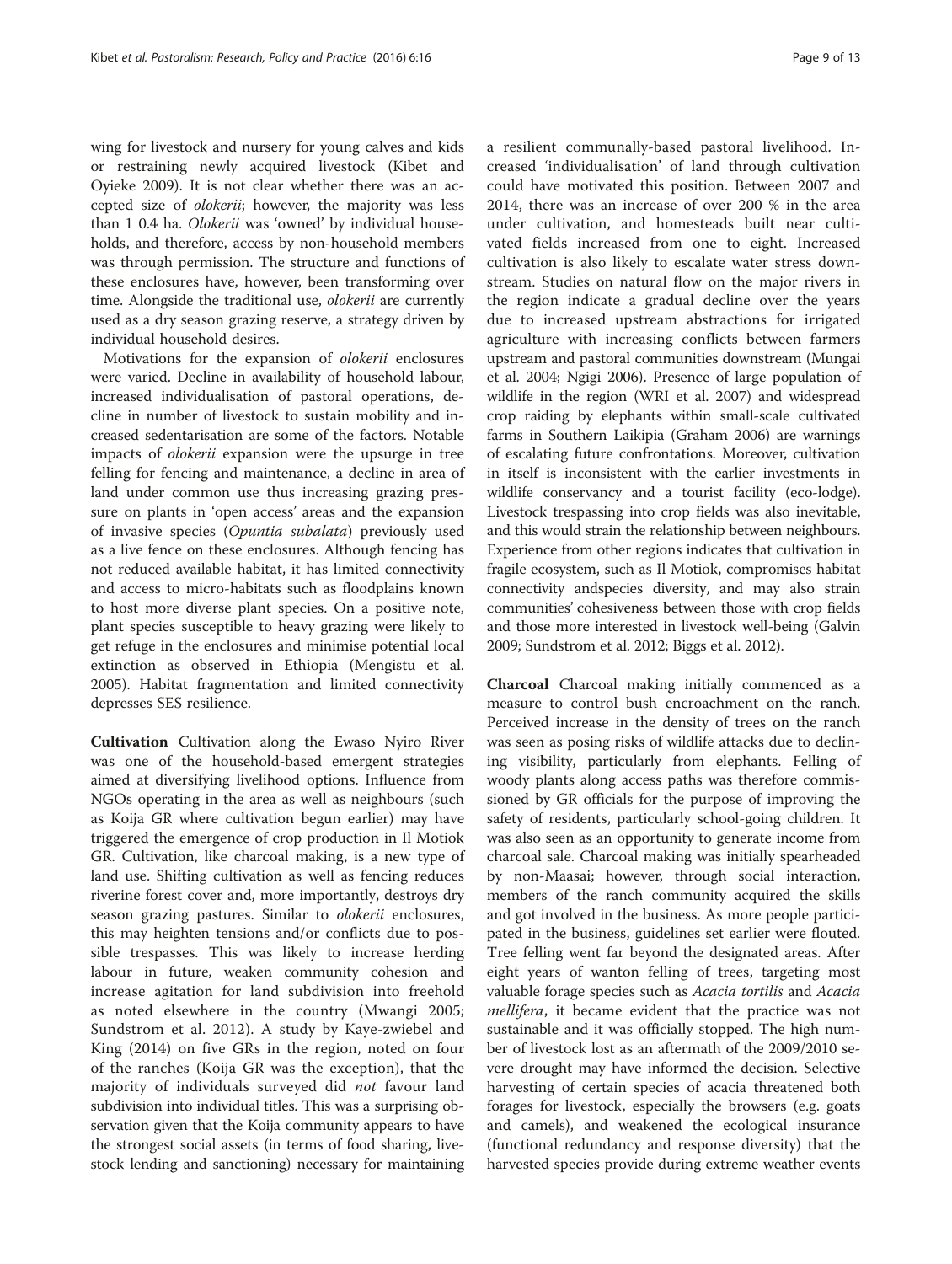(Walker et al. [2004](#page-12-0); Kahmen et al. [2005](#page-11-0)). Recognising that SESs are complex adaptive systems presupposes that experimentation and learning are necessary for societal learning and enhanced resilience (Biggs et al. [2012](#page-11-0)). Valuable lessons derived from the charcoal-making experiment are that active adaptive management still forms part of this GR's management style (Fazey et al. [2005](#page-11-0)) and that collective action can be an effective means of group problem solving (Coppock and Desta [2013\)](#page-11-0).

#### Sand and stone mining

Increasing sedentarisation and expanding urban centres in the region caused increased demand for building sands. With the establishment of county governments in the country, there has been unprecedented growth of urban centres, and Nanyuki town is recognised as a major consumer of building sand from the GRs in the region. Sand mining is fairly recent in Il Motiok compared to the neighbouring GRs of Il Polei and Tie Mamut. This activity was motivated by the need to raise income, and like charcoal making, the business was commissioned as a GR initiative. The community seemed highly excited about sand harvesting given the high percentage of those who support it. Although sand mining is currently minimal, it is affecting critical habitats - the floodplains and dry riverbeds (locally called luggas). These sites provide important ecosystem services such as soil erosion regulations, provision of water, dry season grazing pastures, habitat for wildlife and cultural values. These services will be compromised in the long term. Some of the already-felt impacts from sand mining include increased erosion along the paths used by heavy lorries ferrying sand as exemplified by deep gullies and frequently changing pathways on the ranch and emergence of conflicts between members of neighbouring GRs over ownership of sand resources on shared boundaries and also within GR members competing for sand-loading jobs. For example, in 2013, elders of Tie Mamut and Il Motiok had to agree on a formula to share income and jobs from the sand on their shared boundary (Losupukiai lugga) after hostilities occurred. The spread of invasive species is a potential threat, given the large distances covered by lorries ferrying the sand. This study therefore foresees that increased sand mining will cause loss of dry season grazing areas, and decline in community cohesion between neighbours, which together with enhanced soil erosion are all likely to increase vulnerability to environmental shocks, thus weakening SES resilience.

Changes in herd composition, species and breeds Traditionally, cattle formed the dominant herd in the Maasai households relative to sheep and goats (jointly shoats), but this was seen to be changing. The acquisition

of new breeds of goats and sheep was associated with wealthier households. The following reasons were cited by the community for increase adoption of camels and shoats (i) Both camels and goats have higher tolerance to water and forage shortages (ii) Goats: ease of acquiring breeding stock and faster multiplication rate after losses, and availability of ready market (iii) Camels: continue to produce milk even during dry season when most lactating livestock dry up.

The Il Motiok community as landlord relied heavily on camel milk supplied by their Somali tenants during and shortly after the severe drought of 2009/2010 as most of their livestock were either dry or had been driven to graze out of the ranch. This experience could have influenced the rising adoption of camels. The role of camel milk as a source of food and family income is likely to rise with increase in climate variability (Elhadi et al. [2015](#page-11-0)). Increased trade in livestock, facilitated by proximity to two markets (Kimanjo and Oldo Ng'iro) where livestock is the main trade commodity, will influence livestock dynamics in the future. Acquisition of new species and adoption of new breeds increase diversity at the species and genetic level, respectively. This enhances SES resilience by increasing diversity response as well as functional redundancy against adverse events such as drought (Biggs et al. [2012](#page-11-0)).

Re-organisation of social and human capital Following sedentarisation of pastoral households, settlement villages replaced traditional inkutot (settlement associations) as the smallest formal political segment of the Maasai (Coldham [1982\)](#page-11-0). The established villages became the smallest units of GR administration, since officials are elected based on these units. The new institution imposed by the GR policy replaced the traditional institutions where natural resources were managed by a council of elders. Based on observations made during the study and information from informants, the Il Motiok GR committee have largely been effective in their 'foreign policy', which can be exemplified by dealings that involve non-members, such as negotiating grazing agreements and employment opportunities for their members with the adjacent large private ranches and leasing agreements with charcoal makers and sand merchants. However, enforcement of internal regulations addressing natural resource use was facing challenges. Social sanctions play an important role in the provision of public good (Miguel and Gugerty [2004\)](#page-11-0), and effective administration of social sanctions demonstrates the capacity of a community for self-governance. Weakness in enforcing rules governing natural resources was noted to vary, with some ranches in the region seen as more effective than others (Kaye-zwiebel and King [2014](#page-11-0)). Grazing protocols and expansion enclosures (olokerii and crop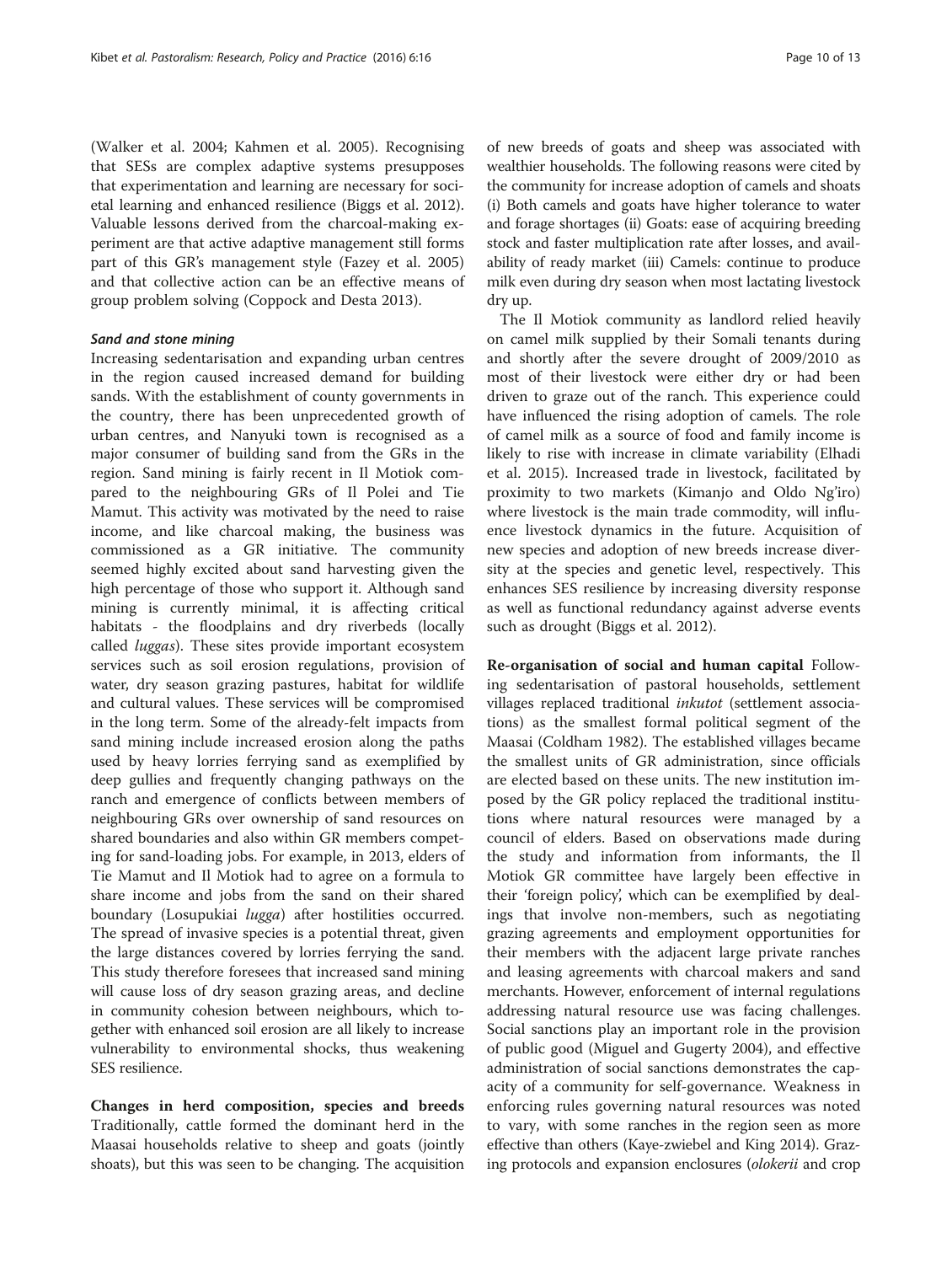fields) were not being regulated by the GR committee officials on Il Motiok ranch and were blamed by community members although effective management demands collective action by all members.

Herding is crucial in the debate about sustainability of pastoral livelihood because of the centrality of livestock mobility in the production system (Butt [2011;](#page-11-0) Coppolillo [2000](#page-11-0); Oba [1994\)](#page-12-0). In the past, herding among the Maasai community was a shared activity among relatives, friends and/or neighbours (Bekure et al. [1991](#page-11-0)). This has changed with decline in number of livestock, increased individualisation of production and labour shortage. Additionally, government policies that encourage schooling of children and sedentarisation by pastoral communities are transforming livestock management and society in general. Most children (both boys and girls) of school-going age attend school, and livestock herding is carried out either by hired person(s) for rich households or by adult women in poorer households. Shortage of herding labour is reflected in the violations of grazing protocols in Il Motiok GR as women would combine herding and other household chores by grazing livestock near homes. During this study, some GRs were experimenting with joint herding with the help of PRs and a local NGO. Hired labour was used to regulate grazing inside PRs as well as within the GR where Holistic Management experimental trials had been initiated. Although its full potential was yet unknown, some households were already excited about the strategy.

The importance of traditional social networks among the Il Motiok community seemed to be breaking down as exemplified by increased income inequality among households and insignificant gifting or exchanges between rich and poor (Hauck [2013;](#page-11-0) see also Kaye-zwiebel and King [2014,](#page-11-0) Bekure et al. [1991\)](#page-11-0). New social networks have emerged to boost dwindling social capital. Some of these networks are beekeepers and beadwork associations for negotiating better prices for goods and services. Table banking where women save and loan money to members was taking over gifting/reciprocity as a way to support the recovery of people who had lost their livelihood. Emergence of these networks to promote collective action was not unique to Il Motiok GR and was seen to fortify social and human capital (Coppock and Desta [2013](#page-11-0)) and thus enhance SES resilience.

Another important observation with social reorganisation among the Il Motiok community was the social barriers surmounted by adoption of innovation. The majority of the married women in the community did not participate in off-ranch employment. However, the formation of home-based economic activities (e.g. Ol Gaboli Eco-lodge) for tourists offered women opportunities to work as cooks, cleaners or waiters without restrictions from their husbands. In addition, women

make beaded jewellery, weave mats, supply foodstuff and even get paid to entertain tourists through songs and dance.

A number of policy implications can be drawn from this study. Whereas it is a well-established fact that livestock mobility is central in promoting sustainable pastoralism from accessing spatially and temporally heterogeneous resources, not much is being done to achieve the same. Increasing complexity of land use types in previously dominant pastoral land suggests the need for responsive policy change to ensure that fragile ecosystems are not overly exposed to irreversible degradation. There are opportunities provided by community-tocommunity social learning to adapt to unpredictable and uncertain environment, and positive elements derived from such knowledge should be recognised and if necessary promoted. Policy initiatives therefore should seek to address these issues as well as develop means to promote collective actions.

#### Conclusions

It is evident from the results that the GR model has shown unpredictable innovation pathways in the management of natural and social assets not envisaged at its inception. These innovations consist of both new and modified forms of traditionally known practices, some of which were household- and/or community-level-driven processes. There are many factors that may have influenced the emergence of new innovations; climate change, development agents (e.g. government, NGOs) and social learning from neighbours as part of a wider change in lifestyle are likely to have been some of the important ones. People interviewed on the ranch were mostly positive about innovations that were seen as bringing in immediate tangible benefits/income (e.g. sand mining, manure sale, crop cultivation). However, they did not often show awareness that the potential long-term effects on socio-ecological system resilience could be negative. Official abandoning of charcoal making as a diversification strategy after it had been in operation for five years indicates that adaptive learning still dictates the management strategies that the community adopts.

It is indicative from this study that interventions such as the GR model evolve in space and time, and we suggest that flexibility both in funding and policies is needed to allow unintended or unpredicted innovations to emerge as implementation progresses. The increasing complexity of common property use requires responsive policies to address emerging 'new' land use changes (e.g. tourism, cultivation, sand mining and others) in previously purely pastoral grazing land. Equally important would be to initiate/strengthen policies that would promote collective action. In Kenya, policies such as the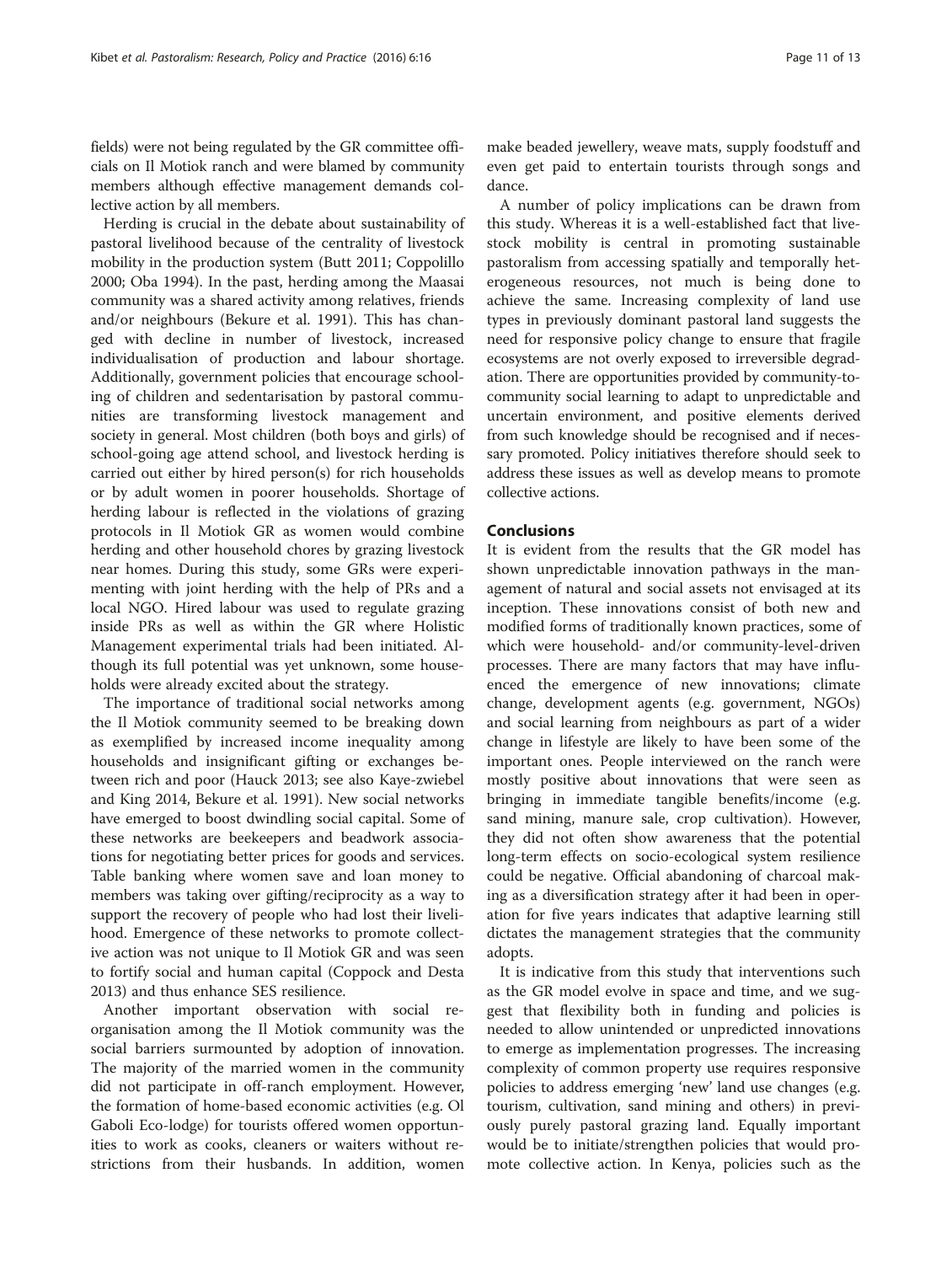<span id="page-11-0"></span>Youth Development Fund where a prerequisite for government support is the formation of a formal cohesive group can be customised to suit pastoral communities and encourage collective action. Similarly, it is imperative that pastoral land remain as common property, given that further fragmentation is considered detrimental to socio-ecological system sustainability.

#### Acknowledgements

This study was partially supported by FOREST-GEO grants and Centre for Sustainable Drylands Ecosystems and Societies. We thank Godffrey Metiaki (then Chairman of Il Motiok group ranch) for allowing the team to undertake research in their ranch. We appreciate the work done by field assistants, Agnes Keshine, Daniel Metiaki, Nicholas Kipsuny, Jacob, Peter and Timothy Metiaki, in data collections and language interpretation. Celia Nyamweru edited the manuscript for which we are thankful. The Mpala Research Centre supported logistics for which we are grateful. Lastly, we acknowledge the anonymous reviewers for their comments for it greatly improved the quality of the manuscript.

#### Authors' contributions

SK, MMN, LM and DK designed the research; SK carried out data collection and data analysis and wrote the manuscript while MNN, LM and DK provided technical guidance on methodology, data synthesis and editing of the manuscript. All authors read and approved the final manuscript.

#### Competing interests

The authors declare that they have no competing interests.

#### Author details

<sup>1</sup>Department of Land Resource Management and Agricultural Technology, University of Nairobi, P. O. Box 29052, 00625 Nairobi, Kenya. <sup>2</sup>CTFS-ForestGEO, Smithsonian Tropical Research Institute, NMNH West loading dock, 10th & Constitution Ave. NW, Washington 20560-0188, USA.

#### Received: 24 November 2015 Accepted: 6 July 2016 Published online: 31 August 2016

#### References

- Bekure, S., P.D.D. Leeuw, B. Grandin, and P. Neate. 1991. The Maasai: Socialhistorical context and group ranches. In Maasai herding: An analysis of the livestock production system of Maasai pastoralists in eastern Kajiado District, Kenya, ed. S. Bekure, P. de Leeuw, B.E. Grandin, and N. PJ. PJ. Addis Ababa: International Livestock Research Institute.
- Berkes, F., J. Colding, and C. Folke. 2000. Rediscovery of traditional ecological knowledge as adaptive management. Ecological Applications 10(5): 1251-1262.
- Biggs, R., M. Schlüter, D. Biggs, E.L. Bohensky, S. BurnSilver, G. Cundill, and P.C. West. 2012. Toward principles for enhancing the resilience of ecosystem services. Annual Review of Environment and Resources 37(1): 421–448.
- Boone, R. B., Burnsilver, S. B., Thornton, P. K., Worden, J. S., and Galvin, K. 2005. AQuantifying Declines in Livestock Due to Land Subdivision. Rangeland Ecology & Management 58: 523–532.
- Boy, G. 2011. Laikipia a natural history guide. Nanyuki, Kenya: Laikipia Wildlife Forum publication.
- Burnsilver, S., and E. Mwangi. 2007. Beyond group ranch subdivision: Collective action for livestock mobility, ecological viability, and livelihoods, (No. 66). DC: Washington.
- Butt, B. 2011. Coping with uncertainty and variability: The influence of protected areas on pastoral herding strategies in East Africa. Human Ecology 39(3): 289–307.
- DFID (DEPARTMENT FOR INTERNATIONAL DEVELOPMENT) (1999) Sustainable Livelihoods Guidance Sheets. Overseas Development Institute, UK.
- Campbell, D. J, Gichohi, H., Mwangi, A., Smucker, T. 2003. Globalization and Local Heterogeneity: An Overview of Diversity in Land Use and Development Issues in Loitokitok Division, Kajiado District , Kenya. Land Use Change Impacts and Dynamics (LUCID) Project. Working Paper 21.Nairobi, Kenya: International Livestock Research Institute.
- Coldham, S. 1982. The registration of group ranches among the Maasai of Kenya - some legal problems. Journal of Legal Pluralism 20: 1–16.
- Coppolillo, P. B. 2000. The Landscape Ecology of Pastoral Herding: Spatial Analysis of Land Use and Livestock Production in East Africa. Human Ecology, vol. 28(4): 527–560
- Desta, S., and D.L. Coppock. 2004. Pastoralism under pressure: Tracking system change in Southern Ethiopia. Human Ecology 32(4): 465–486.
- Elhadi, Y.A., D.M. Nyariki, and O.V. Wasonga. 2015. Role of camel milk in pastoral livelihoods in Kenya: Contribution to household diet and income, 5(8). Pastoralism: Research, Policy and Practice.
- Eriksen, S., and J. Lind. 2009. Adaptation as a political process: Adjusting to drought and conflict in Kenya's drylands. Environmental Management 43(5): 817–35.
- FAO. 1986. Production yearbook 1985: No. 39.. Rome: FAO.
- Fazey, I., J.A. Fazey, and D.M.A. Fazey. 2005. Learning more effectively from experience. Ecology and Society 10(2): 4.
- Fernandez-Gimenez, M.E. 2000. The role of Mongolian nomadic pastoralists' ecological knowledge in rangeland management. Ecological Applications 10(5): 1318–1326.
- Galaty, J. 1994. Having land in common: the subdivision of maasai group ranches in Kenya. Nomadic Peoples, Number 34/35: 109–122.
- Galvin, K.A. 2009. Transitions: Pastoralists living with change. Annual Review of Anthropology 38(1): 185–198.
- Graham, M. 2006. Coexistence in a land use mosaic? Land use, risk and elephant ecology in Laikipia District. Cambridge: Kenya.
- Government of Kenya, 2010. Kenya Constitution. Government Printers, Nairobi.
- Hauck, S. 2013. Pastoralist societies in flux: The impact of ecology, markets, and governmental assistance on the Mukugodo Maasai of Kenya. Unpublished PhD Dissertation submitted to Department of Ecology and Evolutionary Biology. USA: Princeton University.
- Hobbs, N.T., K.A. Galvin, C.J. Stokes, J.M. Lackett, A.J. Ashd, R.B. Boone, R. Robin, and P.K. Thornton. 2008. Fragmentation of rangelands: Implications for humans, animals, and landscapes. Global Environmental Change 18(4): 776–785.
- Holling, C.S. 2001. Understanding complexity of economic, ecological, and social systems. Ecosystems 4(5): 390–405.
- Jillo, A., A.A. Aboud, and D.L. Coppock. 2006. From herd diversification to livelihood diversification as a response to poverty: The case of the Waso Boran of Northern Kenya (No. 06-05 PARIMA).. Davis, USA.
- Kahmen, A., J. Perner, and N. Buchmann. 2005. Diversity-dependent productivity in semi-natural grasslands following climate perturbations. Functional Ecology 19: 594–601.
- Kaufmann, B. 2007. Cybernetic Analysis of Socio-biological Systems: The Case of Livestock Management in Resource-Poor Environments. Margraf Publishers GmbH, Scientific books, 2007 Kanalstraße 21; D-97990 Weikersheim.
- Kaye-zwiebel, E., and E. King. 2014. Kenyan pastoralist societies in transition: Varying perceptions of the value of ecosystem services. Ecology and Society 19(3): 17.
- Keen, J. (1962) Memorandum on Masai Treaties of 1904 and 1911. Presented at the Kenya Constitutional Conference, Lancaster House, 23 March, 1962
- Kibet, S. and Oyieke, H. 2009. Possible integration of traditional knowledge, gender roles and beliefs in modern conservation. A commissioned study for Research Programme on Sustainable Use of Dryland Biodiversity (RPSUD), National Museums of Kenya, Nairobi.
- Kimani, K. and Pickard, J. 1998. Recent trends and implications of Group Ranch sub-division and fragmentation in Kajiado District, Kenya. The Geographical Journal, vol. 162(2):202–213.
- Kinnaird, M., T. O'Brien, and G. Ojwang. 2012. Sample count aerial surveys as a monitoring tool for wildlife and livestock: A case study from Laikipia County, Report submitted to Laikipia Wildlife Forum, Nanyuki, Kenya.
- Kiteme, B P., Wiesmann, U., Kúnzi, E., and Mathuva, J M. 1998. A Highland-Lowland System under Transitional Pressure: A Spatio-Temporal Analysis. Eastern and Southern Journal of Geography vol. 8 Special number, September 1998.
- Levine, S., and A. Crosskey. 2006. Household economy assessment of North East Turkana.
- Mengistu, T., D. Teketay, H. Hulten, and Y. Yemshaw. 2005. The role of enclosures in the recovery of woody vegetation in degraded dryland hillsides of central and northern Ethiopia. Journal of Arid Environments 60(2): 259–281.
- Miguel, E., and M.K. Gugerty. 2004. Ethnic diversity, social sanctions, and public goods in Kenya.